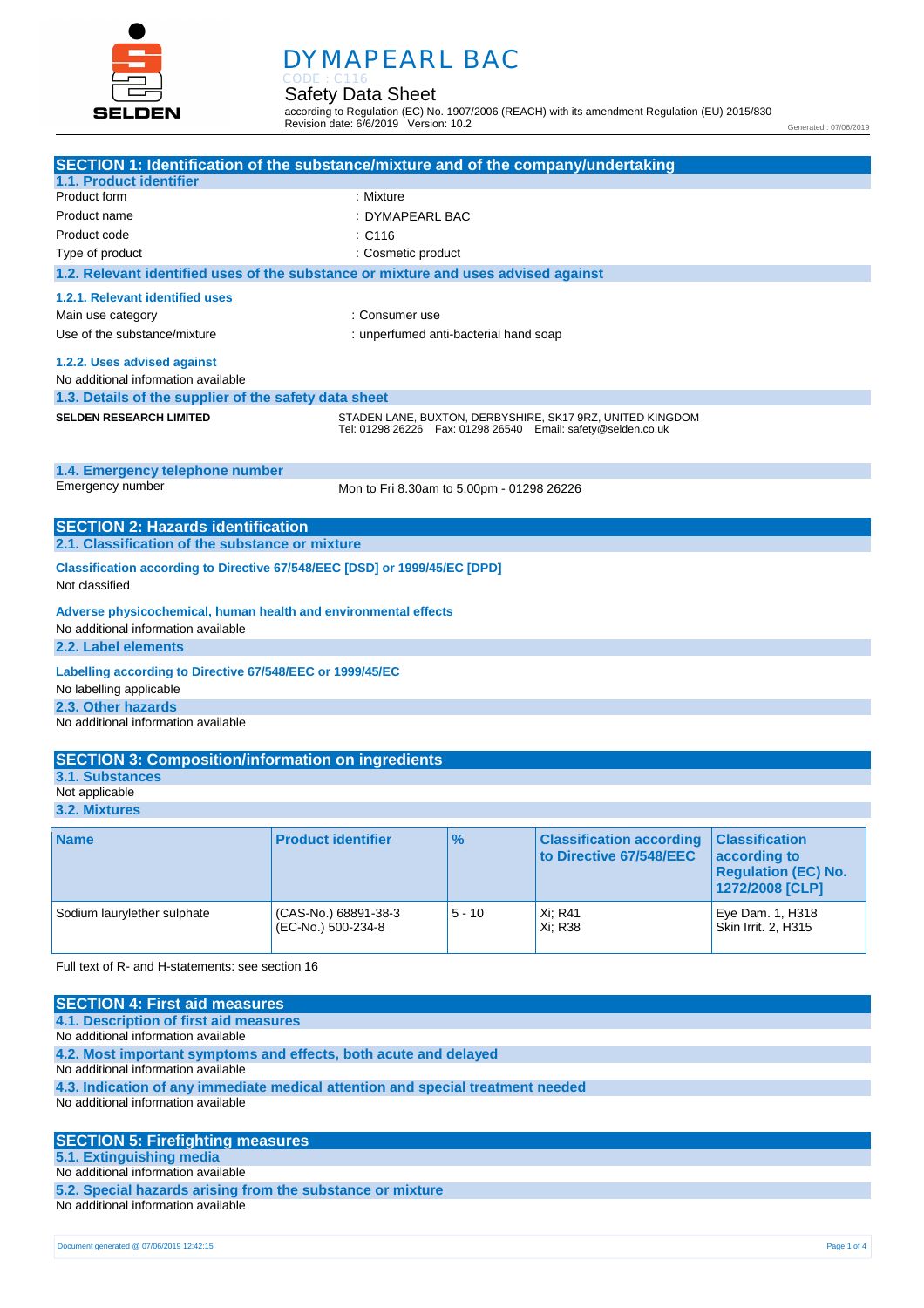| <b>DYMAPEARL BAC</b>                                                                                                       | C <sub>116</sub> |
|----------------------------------------------------------------------------------------------------------------------------|------------------|
| <b>Safety Data Sheet</b><br>according to Regulation (EC) No. 1907/2006 (REACH) with its amendment Regulation (EU) 2015/830 |                  |
| 5.3. Advice for firefighters<br>No additional information available                                                        |                  |
| <b>SECTION 6: Accidental release measures</b><br>6.1. Personal precautions, protective equipment and emergency procedures  |                  |
| 6.1.1. For non-emergency personnel                                                                                         |                  |
| No additional information available                                                                                        |                  |
| 6.1.2. For emergency responders                                                                                            |                  |
| No additional information available                                                                                        |                  |
| <b>6.2. Environmental precautions</b>                                                                                      |                  |
| No additional information available                                                                                        |                  |
| 6.3. Methods and material for containment and cleaning up                                                                  |                  |
| No additional information available                                                                                        |                  |
| 6.4. Reference to other sections                                                                                           |                  |
| No additional information available                                                                                        |                  |
| <b>SECTION 7: Handling and storage</b>                                                                                     |                  |
| 7.1. Precautions for safe handling                                                                                         |                  |
| No additional information available                                                                                        |                  |
| 7.2. Conditions for safe storage, including any incompatibilities                                                          |                  |
| No additional information available                                                                                        |                  |
| 7.3. Specific end use(s)                                                                                                   |                  |
| No additional information available                                                                                        |                  |
| <b>SECTION 8: Exposure controls/personal protection</b>                                                                    |                  |
| <b>8.1. Control parameters</b>                                                                                             |                  |
| No additional information available                                                                                        |                  |
| 8.2. Exposure controls                                                                                                     |                  |

No additional information available

| <b>SECTION 9: Physical and chemical properties</b>         |                     |  |
|------------------------------------------------------------|---------------------|--|
| 9.1. Information on basic physical and chemical properties |                     |  |
| Physical state                                             | : Liquid            |  |
| Appearance                                                 | : Mobile liquid.    |  |
| Colour                                                     | : white.            |  |
| Odour                                                      | : odourless.        |  |
| Odour threshold                                            | : No data available |  |
| pH                                                         | :4                  |  |
| Relative evaporation rate (butylacetate=1)                 | : No data available |  |
| Melting point                                              | : No data available |  |
| Freezing point                                             | : No data available |  |
| Boiling point                                              | : No data available |  |
| Flash point                                                | : No data available |  |
| Auto-ignition temperature                                  | : No data available |  |
| Decomposition temperature                                  | : No data available |  |
| Flammability (solid, gas)                                  | : No data available |  |
| Vapour pressure                                            | : No data available |  |
| Relative vapour density at 20 °C                           | : No data available |  |
| Relative density                                           | : 1.03              |  |
| Solubility                                                 | : No data available |  |
| Log Pow                                                    | : No data available |  |
| Viscosity, kinematic                                       | : No data available |  |
| Viscosity, dynamic                                         | : No data available |  |
| Explosive properties                                       | : No data available |  |
| Oxidising properties                                       | : No data available |  |
| <b>Explosive limits</b>                                    | : No data available |  |
| 9.2. Other information                                     |                     |  |

No additional information available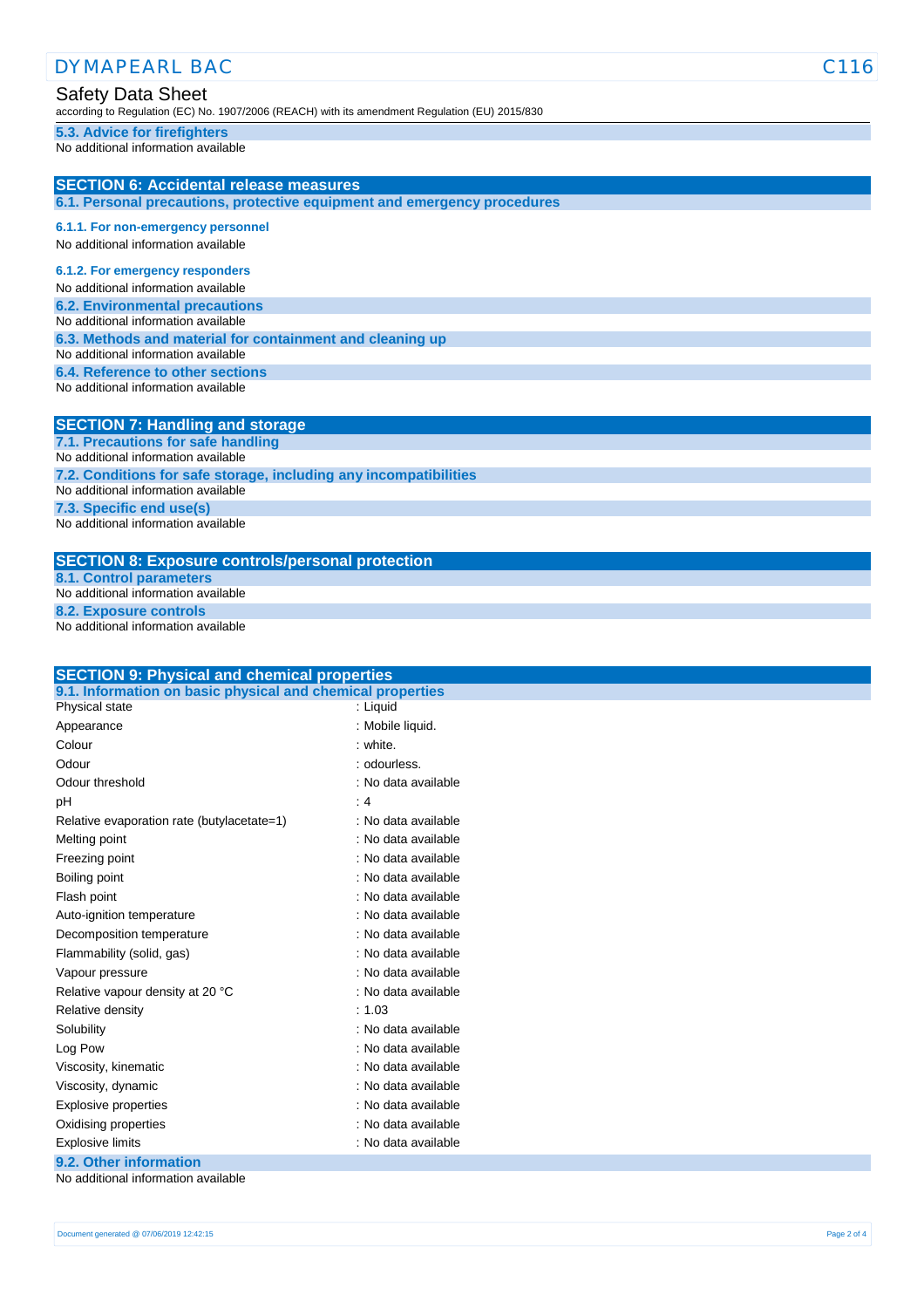| <b>DYMAPEARL BAC</b>                                                                                                       | 16 |
|----------------------------------------------------------------------------------------------------------------------------|----|
| <b>Safety Data Sheet</b><br>according to Regulation (EC) No. 1907/2006 (REACH) with its amendment Regulation (EU) 2015/830 |    |
| <b>SECTION 10: Stability and reactivity</b>                                                                                |    |
| <b>10.1. Reactivity</b>                                                                                                    |    |
| No additional information available                                                                                        |    |
| <b>10.2. Chemical stability</b>                                                                                            |    |
| No additional information available                                                                                        |    |
| 10.3. Possibility of hazardous reactions                                                                                   |    |
| No additional information available                                                                                        |    |
| 10.4. Conditions to avoid                                                                                                  |    |
| No additional information available                                                                                        |    |
| 10.5. Incompatible materials                                                                                               |    |
| No additional information available                                                                                        |    |
| 10.6. Hazardous decomposition products                                                                                     |    |
| No additional information available                                                                                        |    |
|                                                                                                                            |    |

| 11.1. Information on toxicological effects |                             |
|--------------------------------------------|-----------------------------|
| Acute toxicity                             | : Not classified            |
| Irritation                                 | : Not classified            |
|                                            | pH: 4                       |
| Corrosivity                                | : Not classified            |
|                                            | pH: 4                       |
| Sensitisation                              | : Not classified            |
| Repeated dose toxicity                     | : Not classified            |
| Carcinogenicity                            | : Not classified            |
| Mutagenicity                               | : Not classified            |
| Toxicity for reproduction                  | $\therefore$ Not classified |
|                                            |                             |

**SECTION 11: Toxicological information**

| <b>SECTION 12: Ecological information</b> |                  |
|-------------------------------------------|------------------|
| 12.1. Toxicity                            |                  |
| Acute aquatic toxicity                    | : Not classified |
| Chronic aquatic toxicity                  | : Not classified |
| 12.2. Persistence and degradability       |                  |
| No additional information available       |                  |
| 12.3. Bioaccumulative potential           |                  |
| No additional information available       |                  |
| 12.4. Mobility in soil                    |                  |
| No additional information available       |                  |
| 12.5. Results of PBT and vPvB assessment  |                  |
| No additional information available       |                  |
| 12.6. Other adverse effects               |                  |
| No additional information available       |                  |
|                                           |                  |

## **SECTION 13: Disposal considerations**

## **13.1. Waste treatment methods**

European List of Waste (LoW) code : 20 01 30 - detergents other than those mentioned in 20 01 29

| <b>SECTION 14: Transport information</b>         |                  |             |
|--------------------------------------------------|------------------|-------------|
| In accordance with ADR / RID / IMDG / IATA / ADN |                  |             |
| 14.1. UN number                                  |                  |             |
| UN-No. (ADR)                                     | : Not applicable |             |
| UN-No. (IMDG)                                    | : Not applicable |             |
| UN-No. (IATA)                                    | : Not applicable |             |
| 14.2. UN proper shipping name                    |                  |             |
| Proper Shipping Name (ADR)                       | : Not applicable |             |
| Proper Shipping Name (IMDG)                      | : Not applicable |             |
| Proper Shipping Name (IATA)                      | : Not applicable |             |
| 14.3. Transport hazard class(es)                 |                  |             |
| <b>ADR</b>                                       |                  |             |
| Transport hazard class(es) (ADR)                 | : Not applicable |             |
| <b>IMDG</b>                                      |                  |             |
| Transport hazard class(es) (IMDG)                | : Not applicable |             |
| Document generated @ 07/06/2019 12:42:15         |                  | Page 3 of 4 |